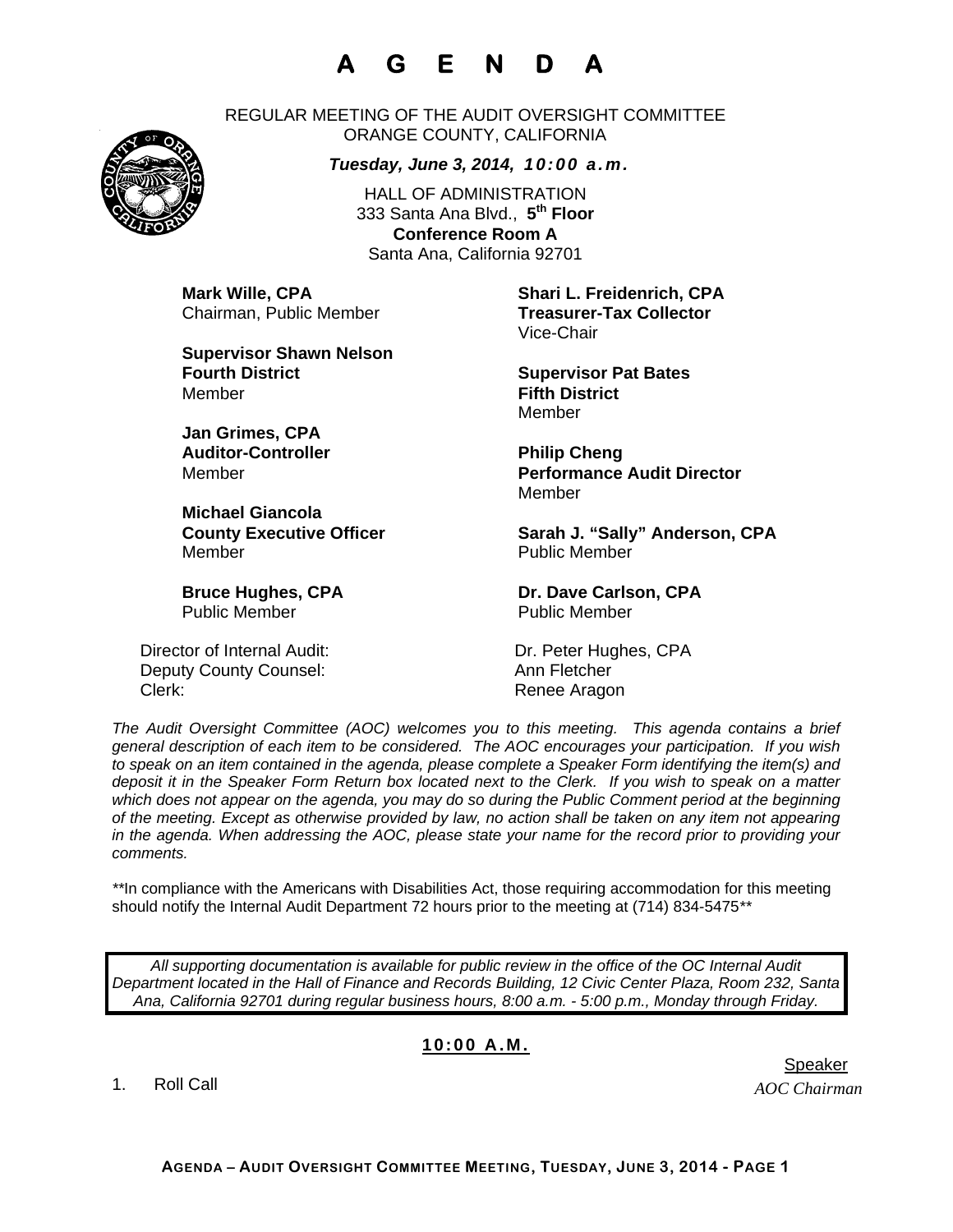## **A G E N D A**

### REGULAR MEETING OF THE AUDIT OVERSIGHT COMMITTEE ORANGE COUNTY, CALIFORNIA

|     |                                                                                                                                                                                                                                                                                   | Speaker                  |  |
|-----|-----------------------------------------------------------------------------------------------------------------------------------------------------------------------------------------------------------------------------------------------------------------------------------|--------------------------|--|
| 2.  | Approve Audit Oversight Committee regular meeting minutes of<br>February 20, 2014.                                                                                                                                                                                                | <b>AOC</b> Chairman      |  |
| 3.  | Receive the required communication from External Auditors and receive<br>presentation of top 3-5 risk areas in the County of Orange and how they<br>are audited.                                                                                                                  | Macias, Gini & O'Connell |  |
| 4.  | Appoint an AOC Subcommittee for six months to establish New AOC<br>Member Orientation and return to AOC at a future date for review and<br>further action.                                                                                                                        | <b>AOC</b> Chairman      |  |
| 5.  | Receive and file the Auditor-Controller's Internal Audit Charter and Audit<br>Plan for Auditor-Controller Mandated Audits for FY 2014-15                                                                                                                                          | Jan Grimes               |  |
| 6.  | Receive oral status report on AOC Subcommittee on Ethics and Fraud<br>Recommendations (AOC Meeting February 20, 2014, Item 5)                                                                                                                                                     | Dr. Peter Hughes         |  |
| 7.  | Receive oral status report on adequacy of internal controls involving<br>security and safety of PA/PG firearms.                                                                                                                                                                   | Dr. Peter Hughes         |  |
| 8.  | Receive and file External Quality Assessment/Peer Review of the Orange<br>County Internal Audit Department for the period July 1, 2010 to June 30,<br>2013                                                                                                                        | Dr. Peter Hughes         |  |
| 9.  | Receive and file FY 12-13 Internal Auditor's Annual Report                                                                                                                                                                                                                        | Dr. Peter Hughes         |  |
| 10. | Approve the FY 14-15 Annual Audit Plan and Risk Assessment                                                                                                                                                                                                                        | Dr. Peter Hughes         |  |
| 11. | Approve OC Internal Audit Department FY13-14 3rd Quarter Status<br>Report for the period July 1, 2013 through March 31, 2014 and approve<br>3rd Quarter Executive Summary of Audit Finding Summaries for the<br>period July 1, 2013 through March 31, 2014.                       | Dr. Peter Hughes         |  |
| 12. | Approve 3rd Quarter FY 13-14 External Audit Activity Quarterly Status<br>Report for the Quarter Ended March 31, 2014.                                                                                                                                                             | Dr. Peter Hughes         |  |
| 13. | Receive and file Summary Highlights of Audit Reports Issued by Month<br>for FY-13-14 July 1 to April 30, 2014.                                                                                                                                                                    | Dr. Peter Hughes         |  |
|     | <b>Public Comments</b> $-$ At this time members of the public may address the<br><b>AOC</b> Chairman<br>AOC on any matter not on the agenda but within the jurisdiction of the<br>AOC. The AOC may limit the length of time each individual may have to<br>address the Committee. |                          |  |